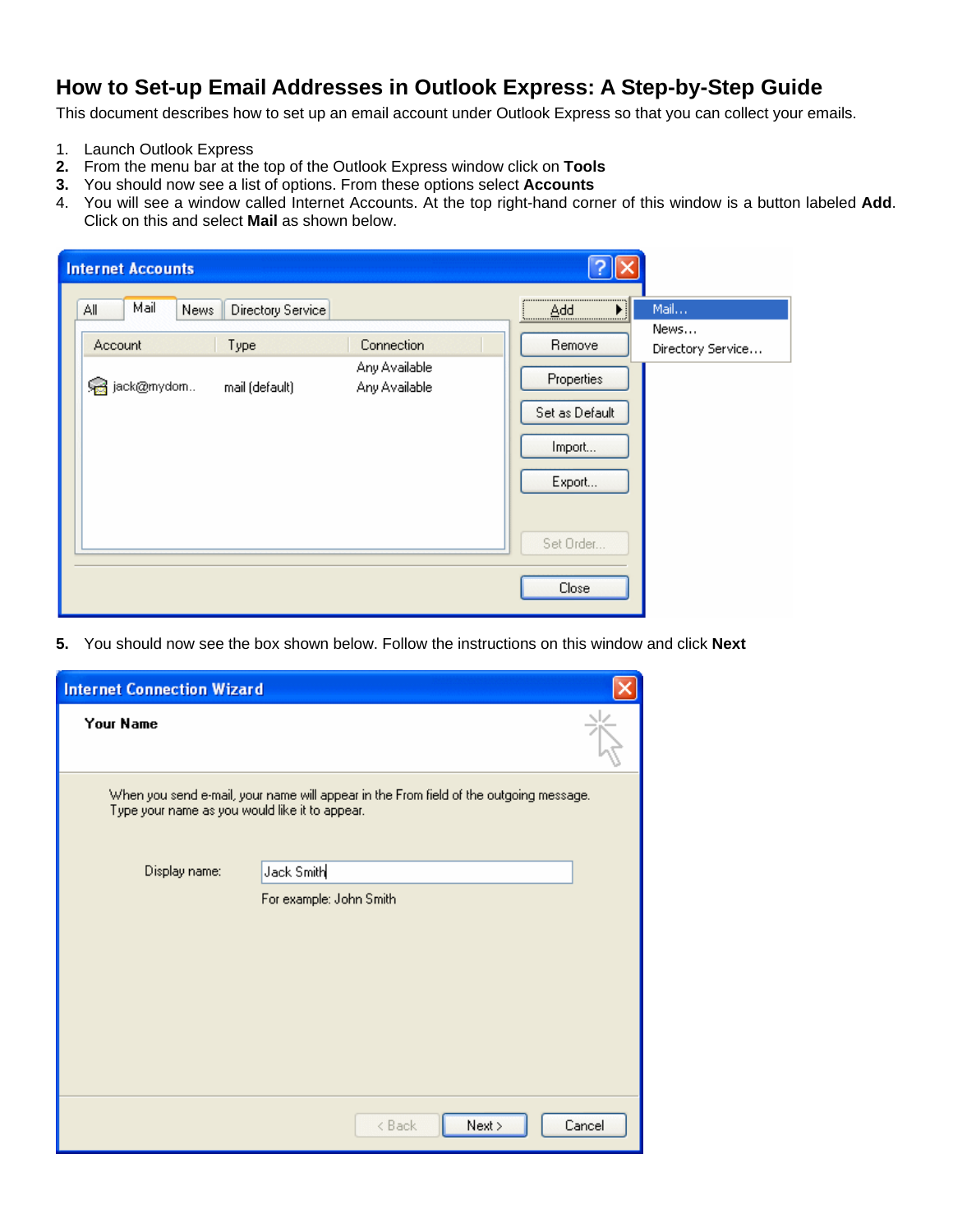**6.** You will now see the box below. Enter the email address you are trying to set-up and click **Next** 

| <b>Internet Connection Wizard</b> |                                                                                     |        |
|-----------------------------------|-------------------------------------------------------------------------------------|--------|
| <b>Internet E-mail Address</b>    |                                                                                     |        |
|                                   | Your e-mail address is the address other people use to send e-mail messages to you. |        |
| E-mail address:                   | jack@mydomain.com                                                                   |        |
|                                   | For example: someone@microsoft.com                                                  |        |
|                                   |                                                                                     |        |
|                                   |                                                                                     |        |
|                                   |                                                                                     |        |
|                                   |                                                                                     |        |
|                                   |                                                                                     |        |
|                                   |                                                                                     |        |
|                                   | Next ><br>< Back                                                                    | Cancel |

7. You should now be presented with the window shown below. Please make sure you have selected POP3 in the box "My incoming mail server is a" section. In the other boxes enter your POP3 and your SMTP server names. Click **Next** when finished. The POP3 server is simply your domain name (mydomain.com in this example).

| <b>Internet Connection Wizard</b>                                                                   |        |
|-----------------------------------------------------------------------------------------------------|--------|
| <b>E-mail Server Names</b>                                                                          |        |
| My incoming mail server is a<br>POP3<br>server.                                                     |        |
| Incoming mail (POP3, IMAP or HTTP) server:                                                          |        |
| mydomain.com                                                                                        |        |
| An SMTP server is the server that is used for your outgoing e-mail.<br>Outgoing mail (SMTP) server: |        |
| smtp.myisp.com                                                                                      |        |
|                                                                                                     |        |
| Next ><br>< Back                                                                                    | Cancel |